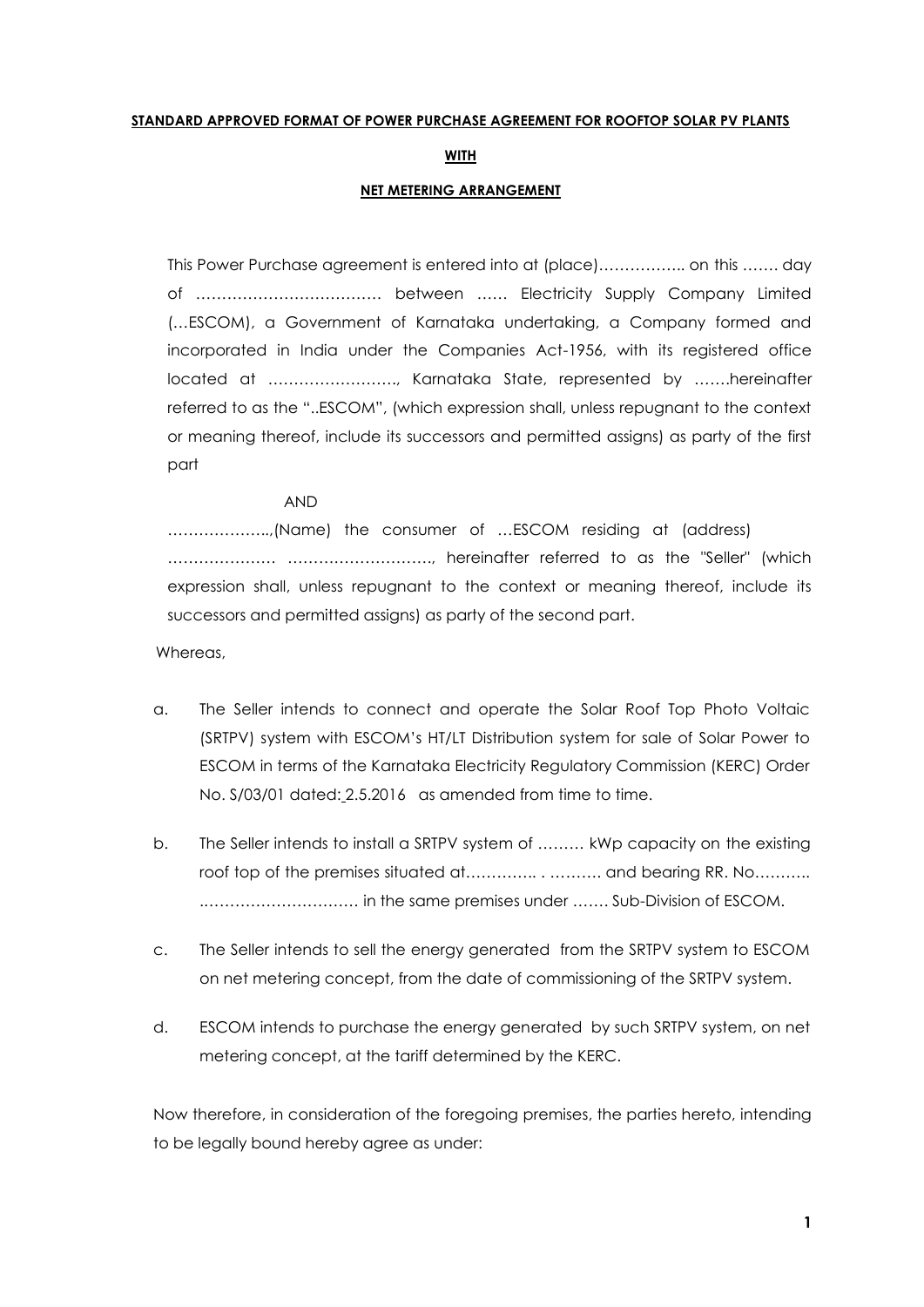### **1. Technical and Interconnection Requirements:**

Seller shall ensure his SRTPV system complies with the following technical and interconnection requirement and shall:

- 1.1 Comply with the applicable standards and conditions in respect of integrating the SRTPV system with the distribution system.
- 1.2 Connect and operate the SRTPV system to ESCOM's distribution system in accordance with the State Grid Code and Distribution Code as amended from time to time.
- 1.3 Install, prior to connection of SRTPV system to ESCOM's distribution system, an inverter with an automatic inbuilt isolation devise.
- 1.4 Provide external manual isolation mechanism with suitable locking facility so that SRTPV system will not back-feed into the ESCOM's network in case of power outage of the ESCOM's distribution system, and it shall be accessible for …… ESCOM to operate, if required, during maintenance / emergency conditions.
- 1.5 Install all the equipment of SRTPV system compliant with relevant International (IEEE/IEC) and Indian standards (BIS).
- 1.6 (a) SRTPV system shall be designed, engineered and constructed and operated by the seller or any other person on his *behalf, with r*easonable diligence subject to all applicable Indian laws, rules, Regulations as amended from time to time and orders having the force of law.

(b) The seller shall commission the SRTPV system within six months from the date of approval of the PPA.

- 1.7 Adhere to the following power quality measures as per the International and Indian standards and/or such other measures stipulated by KERC/ESCOM:
	- a. Harmonic current: Harmonic current injections from a generation unit shall not exceed the limits specified in IEEE 519.
	- b. Voltage at the injection point should be in the operating range of 80% to 110% of the nominal connected voltage.
	- c. Flicker: Operation of Photovoltaic system shouldn't cause voltage flicker in excess of the limits stated in the relevant sections of IEC standards or other equivalent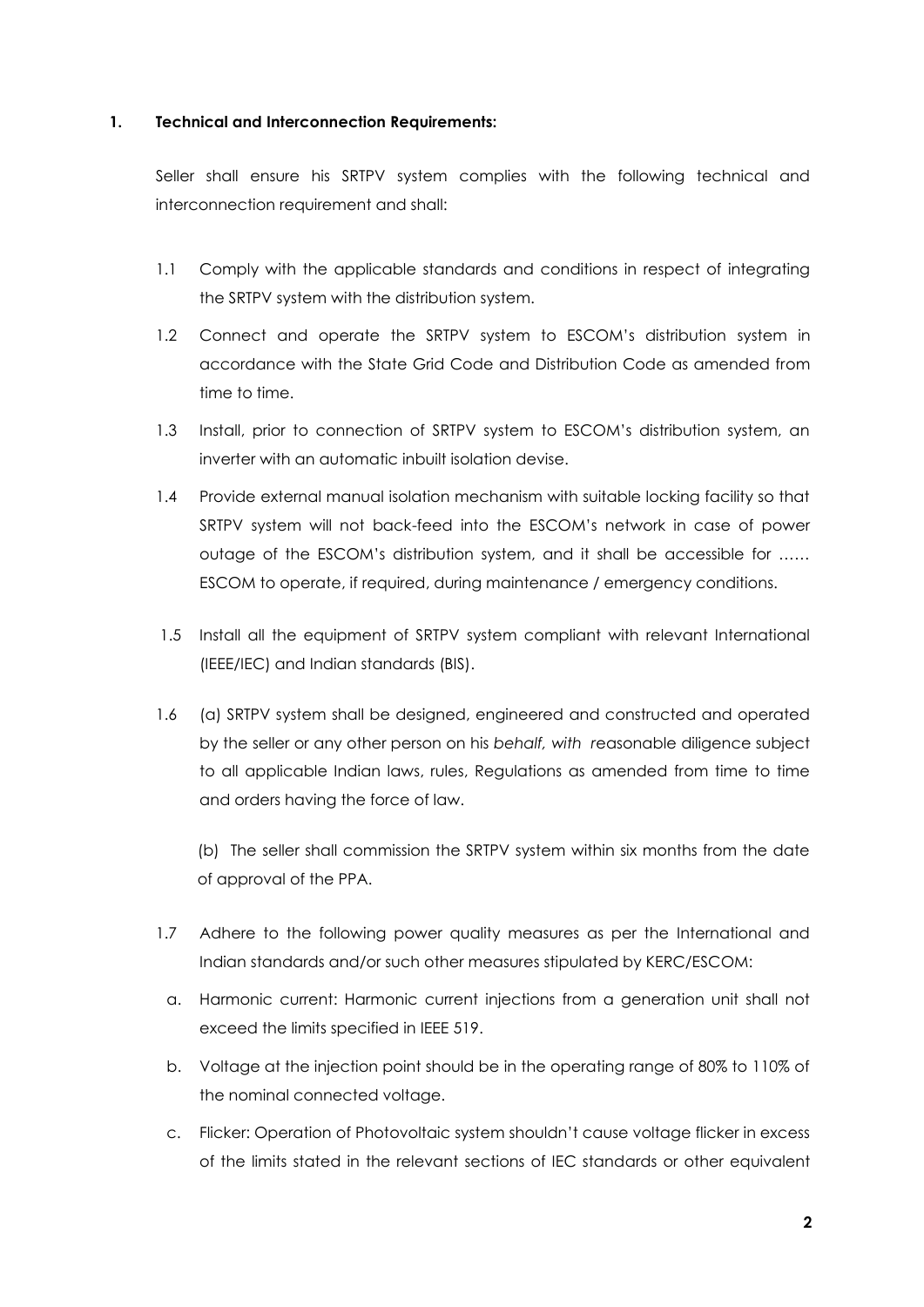Indian standards, if any.

- d. Frequency: When the system frequency exceeds the upper limit specified in the IEGC, as amended from time to time, the SRTPV system shall shift to island mode.
- e. DC Injection: Photovoltaic system should not inject DC power more than 0.5% of full rated output at the interconnection point or 1% of rated inverter output current into distribution system under any operating conditions.
- f. Power Factor: While the output of the inverter is greater than 50%, a lagging power factor of greater than 0.9 shall be maintained.
- g. The SRTPV system in the event of voltage or frequency variations must island/disconnect itself as per IEGC/KEGC Regulations within the stipulated period.

# **2. Safety:**

The seller shall comply with the following safety measures:

- 2.1 The seller shall comply with the Central Electricity Authority (Measures Relating to Safety and Electricity Supply) Regulations 2010.
- 2.2 The seller shall ensure that, the design, installation, maintenance and operation of the SRTPV system are in a manner conducive to the safety of the SRTPV system as well as the ESCOM's distribution system.
- 2.3 If the Seller's SRTPV system either causes damage to and/or produces adverse effects on the other consumers' or ESCOM's assets, Seller will disconnect SRTPV system immediately from the distribution system by himself or upon directions from the ESCOM and rectify the same at his own cost before reconnection.

# **3. Clearances and Approvals**

The Seller shall obtain ESCOM's and other statutory approvals and clearances before connecting the SRTPV system to the distribution system.

# **4. Access and Disconnection**

- 4.1 …..ESCOM shall have access to metering equipment and disconnecting device of SRTPV system, both automatic and manual, at all times.
- 4.2 In emergency or outage situation, where there is no access to a disconnecting device either automatic or manual, the …ESCOM shall have the right to disconnect power supply to the premise.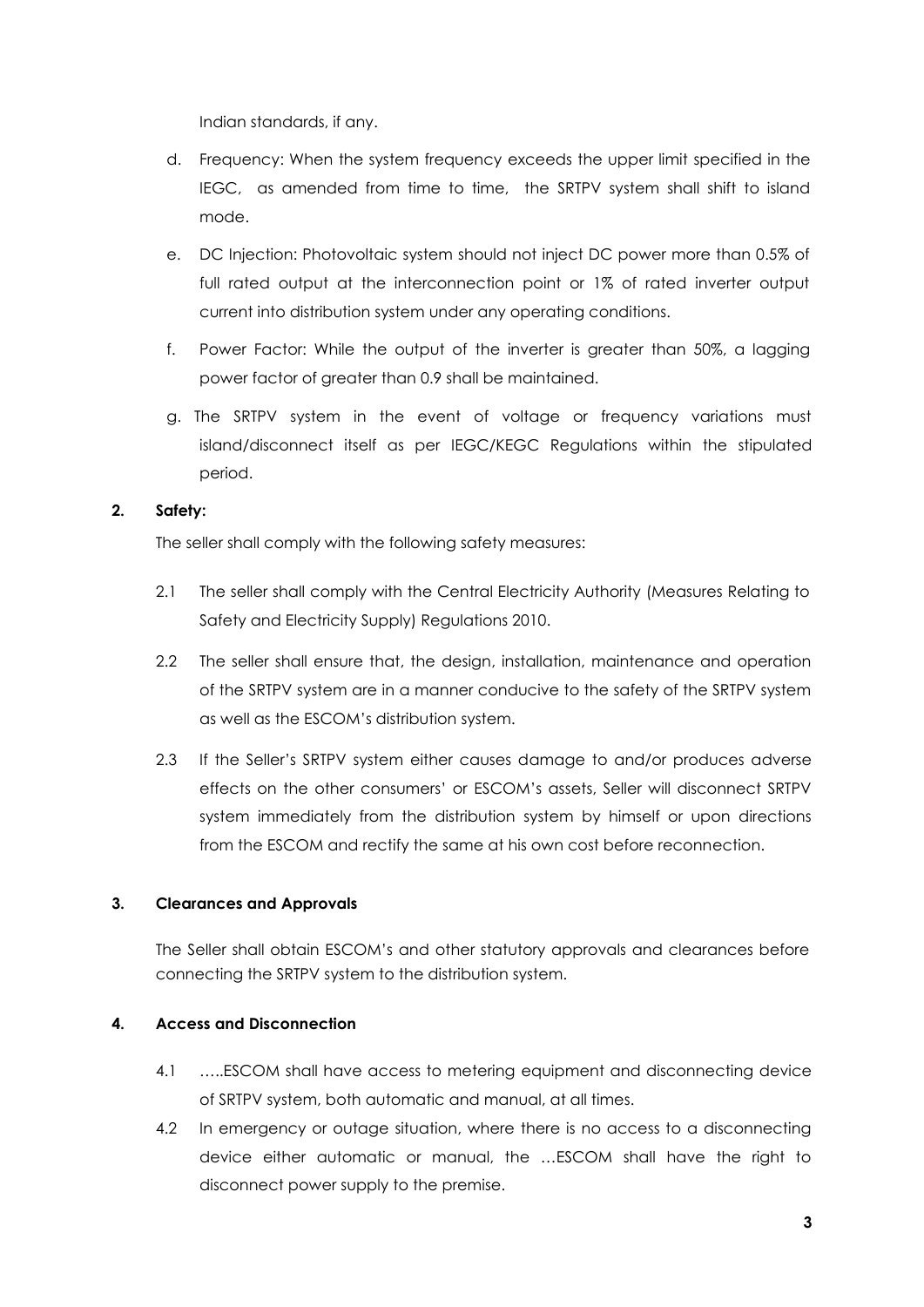# **5. Liabilities**

The Seller shall be solely responsible for availing any fiscal or other incentive provided by the State/ Central government, at his own expenses.

# **6. Commercial Settlement**

## **6.1 Tariff:**

- a. The …ESCOM shall pay for the Net energy at Rs. ---per KWh as determined by the KERC in the Order dated 2.5.2016, for the term of this agreement.
- b. If for any reason the date of commissioning is delayed, beyond the date of commissioning agreed, the tariff payable by the ESCOM shall be lower of the:
	- i) Tariff agreed to in this agreement

OR

 ii) Tariff as per the average pooled power purchase cost notified by the Commission prevailing on the date of commissioning.

*Note: The Seller is allowed to install SRTPV system upto 150% of the sanctioned load.*

- c. The Seller shall pay the Electricity tax and other statutory levies, pertaining to SRTPV generation, as may be levied from time to time.
- d. The seller shall not have any claim for compensation, if the Solar power generated by his SRTPV system could not be absorbed by the distribution system due to failure of power supply in the grid/ distribution system for the reasons, such as line clear, load shedding and line faults, whatsoever.

# **7. Metering:**

7.1 The *seller* shall arrange to shift the existing meter to the generation side of SRTPV plant to measure solar power generation and install Bi-directional meter (whole current/CT operated) at the point of interconnection to the distribution system, at a suitable place in the premises accessible for recording export of energy from the SRTPV system to the grid and import of energy to the premises of the consumer from the grid. The bi directional meter shall comply with the Central Electricity Authority (Installation and operation of meters) Regulations, 2006 and shall have the following features: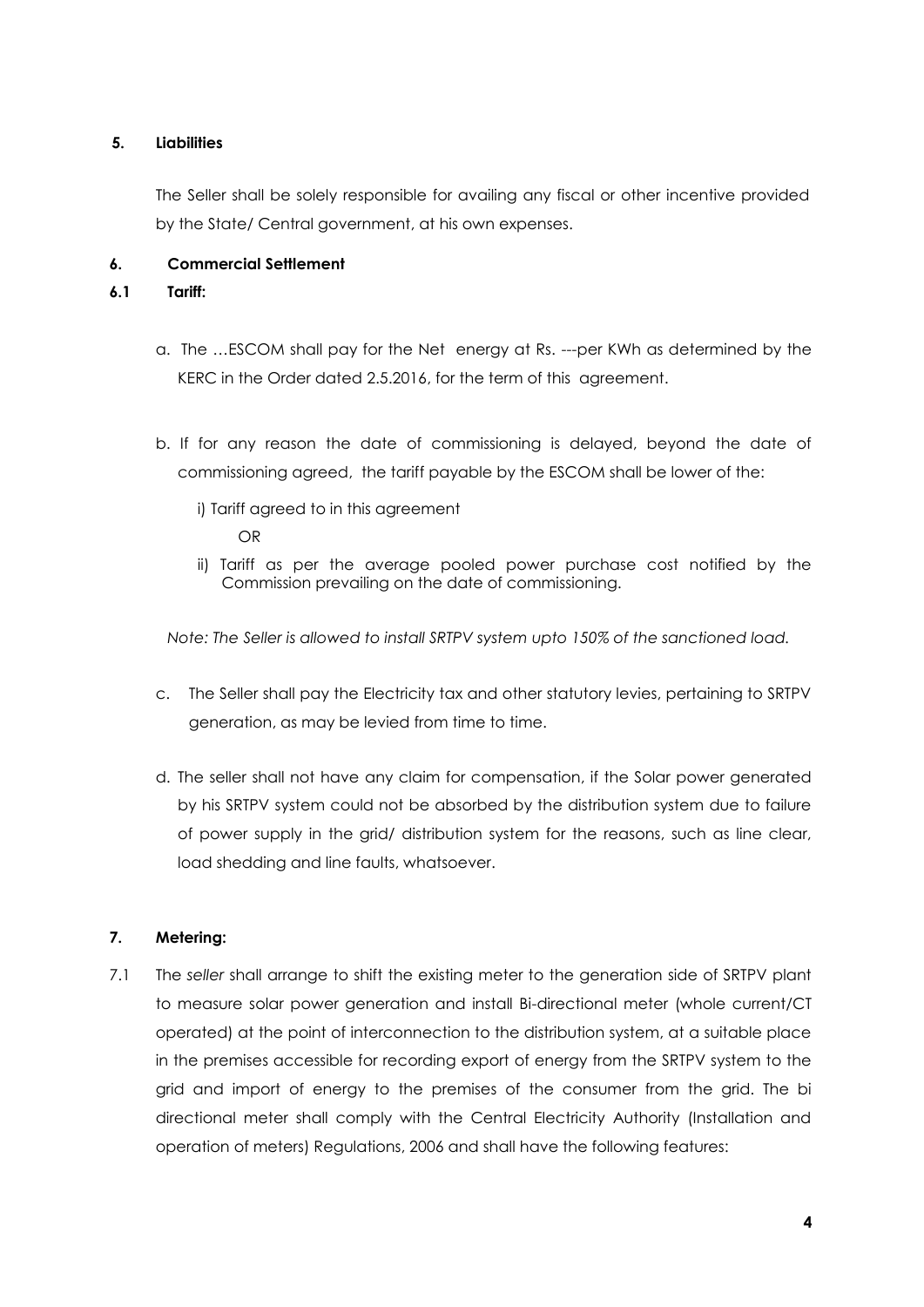- i. Separate registers for recording export and import energy with facility to download by Meter Reading Instrument (MRI).
- ii. kVA, kW and kVAR measuring registers for both import and export of energy.
- iii. Meter shall have RS232 (or higher) communication optical port / Radio Frequency (RF) port to support Automatic Meter Reading (AMR).

### **8. BILLING AND PAYMENT:**

- 8.1 ESCOM shall issue monthly electricity bill for the net energy on the scheduled date of meter reading.
- 8.2 In case, the exported energy is more than the imported energy, ESCOM shall pay for the net energy exported as per Tariff agreed in this agreement within 30 days from the date of issue of bill duly adjusting the fixed charges and electricity duty if any.
- 8.3 In case, the exported energy is less than the imported energy, the seller shall pay …ESCOM for the net energy imported as per the prevailing retail supply tariff determined by the Commission from time to time.
- 8.4 ESCOM shall pay interest at the same rates as is being levied on the consumers for late payment charges in case of any delay beyond 30 (thirty) days period from the date of issue of bill in payment, for the Net energy exported.

**Explanation:** *Net energy means the difference of meter readings of energy injected by the SRTPV system into the grid (export) and the energy drawn from the grid for use by the seller (import) recorded in the bi-directional meter.*

# **9. Term and Termination of the Agreement**

- 9.1 This agreement shall be in force for a period of 25 years from the date of commissioning of the SRTPV system unless terminated otherwise as provided here under.
	- 9.2 If the ESCOM commits any breach of the terms of the Agreement, Seller shall serve a written notice specifying the breach and calling upon the ESCOM to remedy/ rectify the same within 30 (thirty) days or at such other period and at the expiry of 30 (Thirty) days or such other period from the delivery of the notice, Seller may terminate the agreement by delivering the termination notice, if the ESCOM fails to